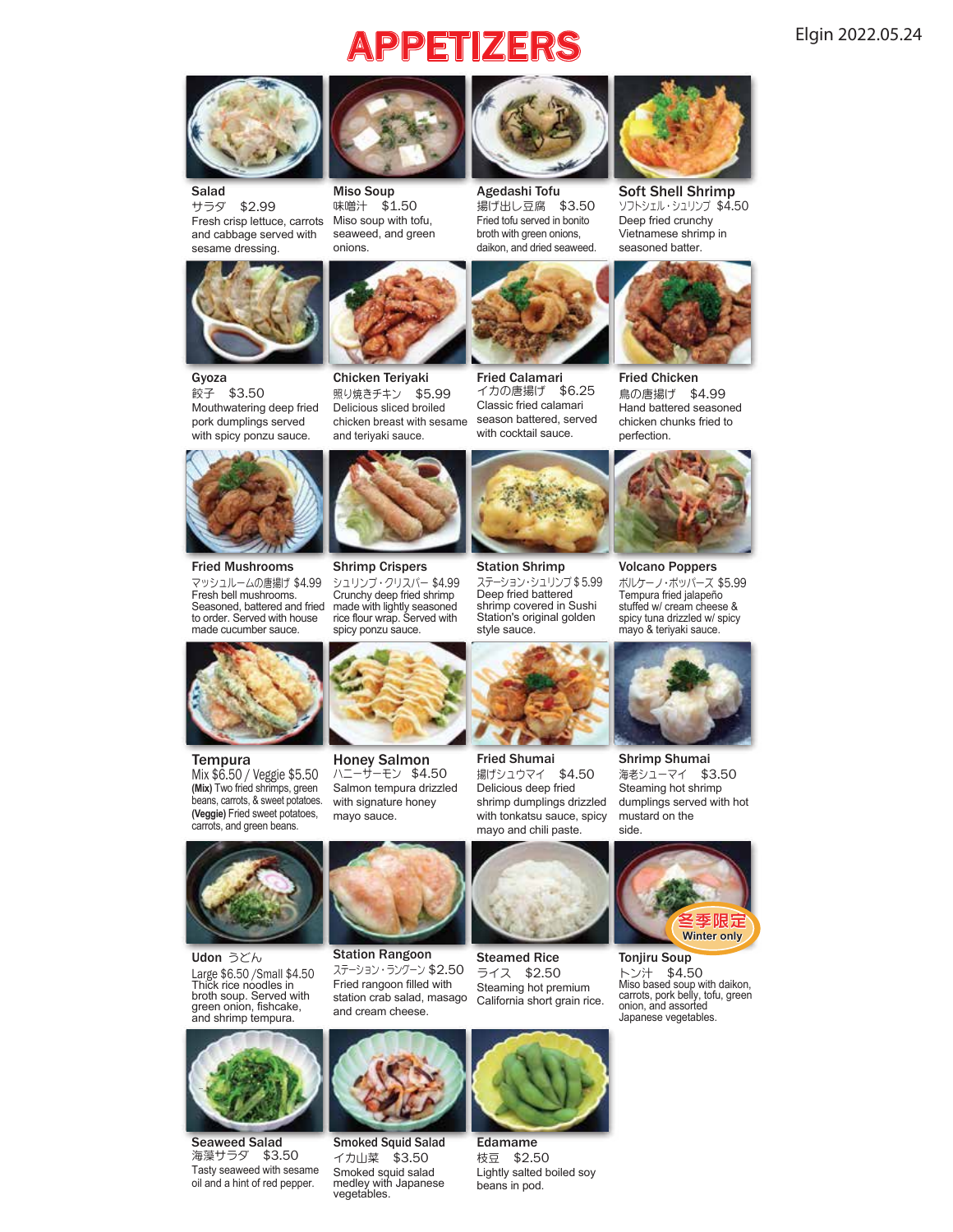

### Please note that "masago" is smelt roe

Upon request, we can remove certain ingredients.

SESAME =w/Sesame seeds

Elgin 2022.05.24



Phoenix \$6.50 (6pc.) Spicy tuna, tempura crumbs and masago w/ spicy mayo.



San Diego \$5.25 (6pc.)

Spicy salmon, tempura crumbs, and cucumber, topped with spicy mayo and chili paste.



**California** \$3.50 (6pc.) Imitation crab, avocado and cucumber.



Spicy Tuna \$6.50 (6pc.) Minced tuna with spicy mayo.



Philadelphia \$3.50 (6pc.) Cream cheese, avocado and salmon.



**Station** \$3.50 (6pc.) Sushi Station original crab salad with masago.



Fire Station \$3.50 (6pc.) Spicy crab salad, tempura crumbs and spicy sesame.



Fire Crunch \$7.00 (4pc.) Crab salad, shrimp tempura, masago topped with spicy mayo, chili paste and tempura crumbs.



Hanako  $$4.50$  (4pc.) Cream cheese, tempura crumbs, imit. crab, green onion topped with mayo & teriyaki sauce.



Shrimp Tempura \$4.50 (4pc.) Shrimp tempura, cucumber, masago and tempura crumbs drizzled with unagi sauce.



Bostation \$6.50 (6pc.) Tuna, avocado and crab salad w/ masago.



Dream \$7.00 (4pc.) Cream cheese, cucumber, shrimp tempura, imit. crab rolled w/ soy paper.



Spider \$5.50 (4pc.) Soft shell crab tempura, cucumber, masago, and tempura crumbs drizzled with unagi sauce.



**Winter** \$3.50 (6pc.) Black pepper crab salad with green onion.



 Paradise \$8.00 (4pc.) Shrimp tempura, toasted coconut flakes, tempura crumbs & avocado

\*The Illinois Department of Public Health advises that eating raw or undercooked meat, poultry, eggs or seafood poses a health risk to everyone, especially to the elderly, children under age 4, pregnant women, and other susceptible individuals with compromised immune systems.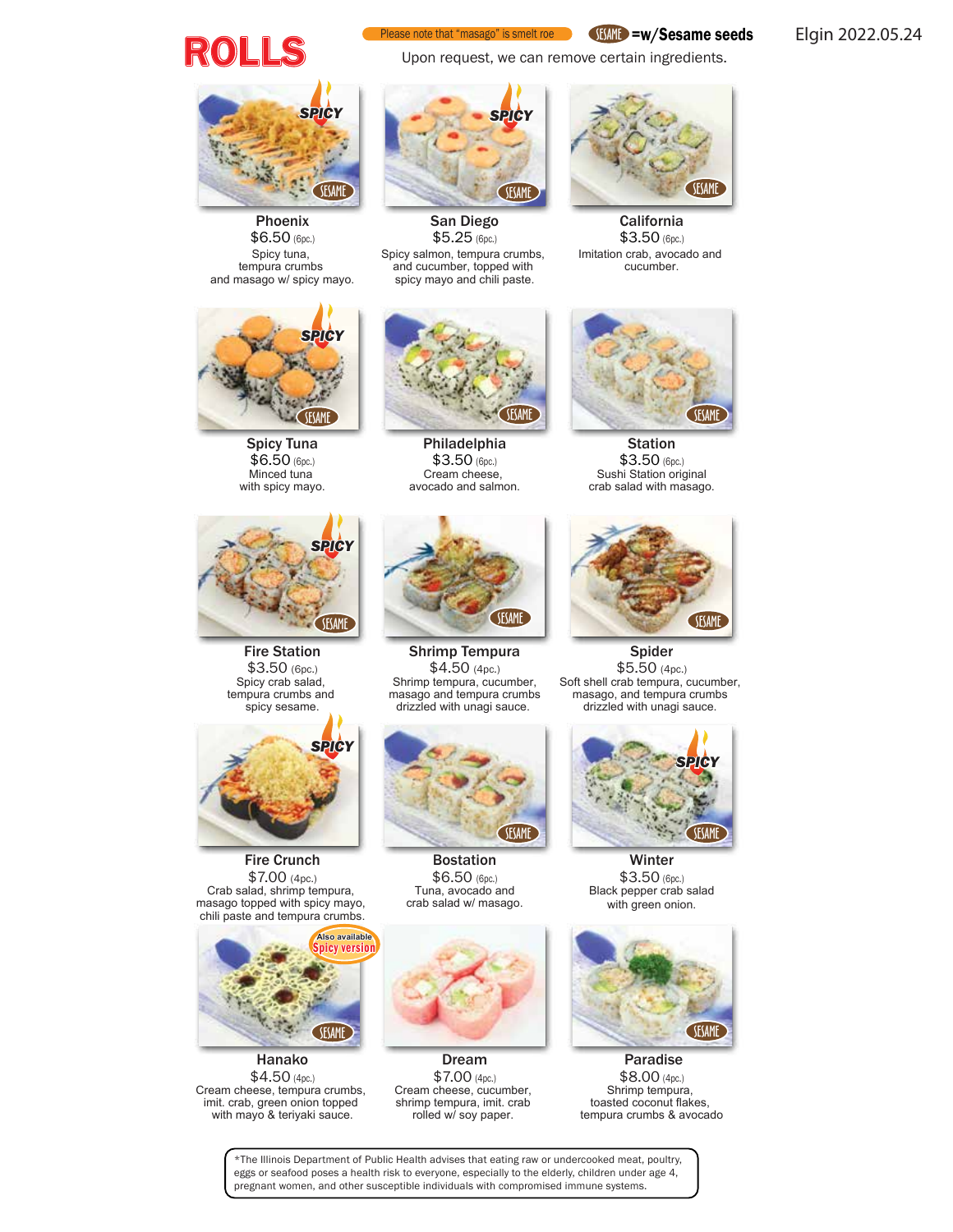#### Please note that "masago" is smelt roe SESAME =w/Sesame seeds

Upon request, we can remove certain ingredients.



Fiesta \$3.50 (6pc.) Jalapeño, cucumber, avocado, tomato, lime and cilantro.

**Cucumber** \$2.50 (6pc.) Fresh cucumber with sesame.

SESAME

*SPICY*

**SESAME** 

Tuna \$3.50 (6pc.) Fresh tuna.

**SOL** \$3.50 (6pc.) Carrots, cucumber, cream cheese, tempura crumbs, spicy mayo, chili paste and spicy sesame



Vegetable \$3.50 (6pc.) Avocado, cucumber and carrot.

Natto \$2.50 (6pc.) Japanese fermented soy bean.

*SPICY*

Spicy Salmon \$2.50 (6pc.) Minced salmon with spicy mayo.

3 C \$3.50 (6pc.) Crab salad, cream cheese and cucumber.



Spicy Garden Crunch \$3.50 (6pc.) Avocado, jalapeño, tempura crumbs, chili paste and spicy sesame.



Ume \$2.50 (6pc.) Cucumber and sour plum paste.



Negitoro Roll \$3.50 (6pc.) Minced tuna with green onion.



Spicy Scallop Roll \$5.50 (6pc.) Chopped scallop & masago with spicy mayo.



- Sushi Station cannot be liable for any conditions or allergic reactions from consumption of raw shellfish, and/or uncooked food.
- If you are pregnant, please consult with a doctor before consuming raw shellfish, and/or uncooked food.
- 価格及び素材は予告なく変更する場合がありますので御了承下さい。 体質、アレルギー等を考慮の上お召し上がりください。当店では責任を負いかねますので御了承ください。
- 妊娠中の方は生ものの摂取には十分御注意ください。



Elgin 2022.05.24